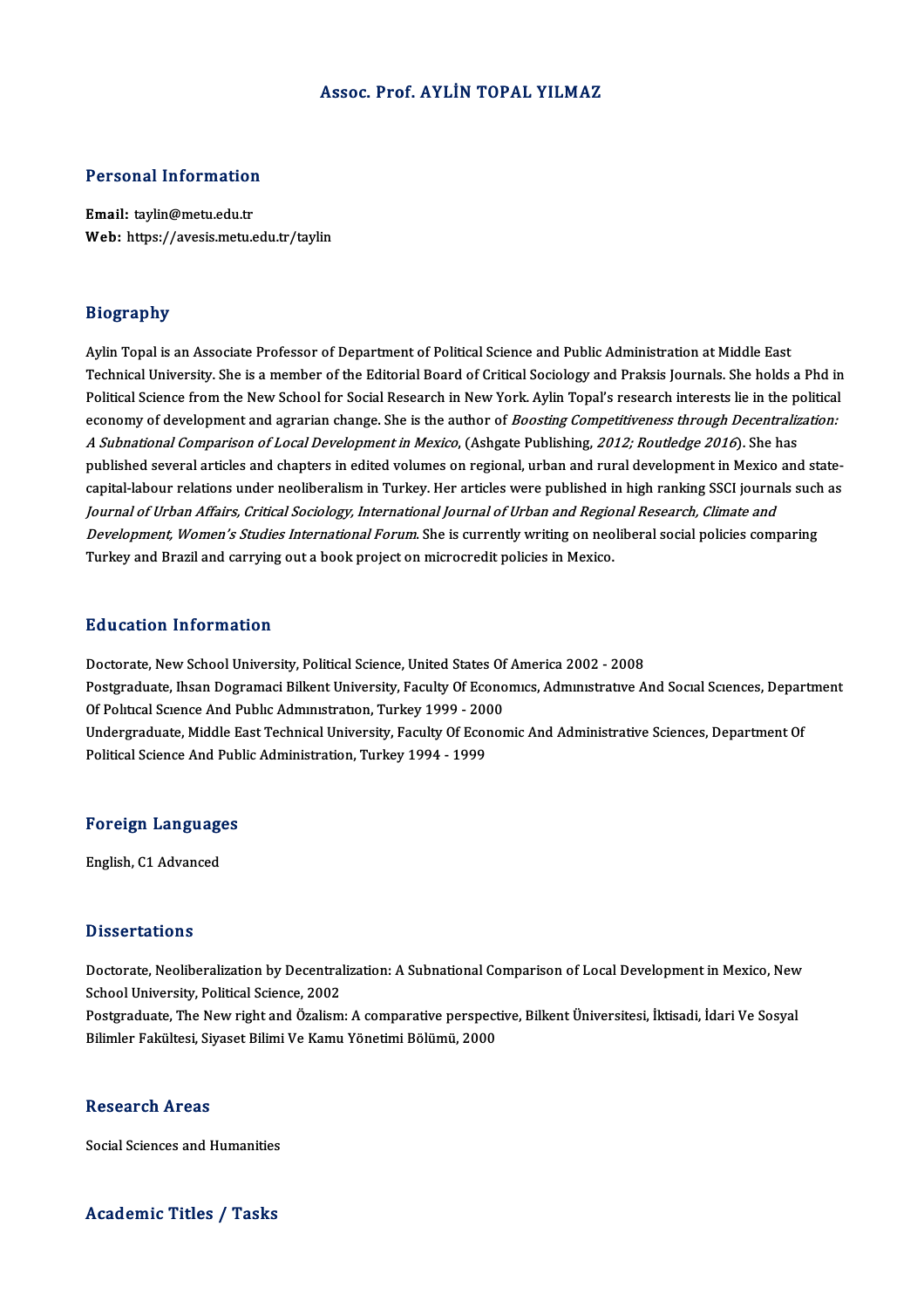Associate Professor, Middle East Technical University, Faculty Of Economic And Administrative Sciences, Department Of<br>Political Science And Public Administration 2017, Continues Associate Professor, Middle East Technical University, Faculty<br>Political Science And Public Administration, 2017 - Continues

## Political Science And Public Administration, 2017 - Continues<br>Academic and Administrative Experience

Academic and Administrative Experience<br>Head of Department, Middle East Technical University, Graduate School of Social Sciences, Latin and North American<br>Studies 2010, Continues Mead of Department, Mide<br>Studies, 2010 - Continues<br>Middle Feet Technical Unit Head of Department, Middle East Technical University, Graduate School of Social Sciences, Latin and North American<br>Studies, 2010 - Continues<br>Middle East Technical University, Graduate School of Social Sciences, Latin Ve Ku

Studies, 2010 - Co<br>Middle East Techr<br>2010 - Continues

## 2010 - Continues<br>Advising Theses

Advising Theses<br>TOPAL YILMAZ A., Labor informality in Mexico since the 1980s: the reinforced poverty-gender nexus, Postgraduate,<br>R.Schin(Student), 2019 TOPAL YILMAZ A., Labo<br>B.Şahin(Student), 2019<br>TOPAL YILMAZ A. Small TOPAL YILMAZ A., Labor informality in Mexico since the 1980s: the reinforced poverty-gender nexus, Postgraduat<br>B.Şahin(Student), 2019<br>TOPAL YILMAZ A., Small states in MERCOSUR: an asymmetrical relationship, Postgraduate, E

B.Şahin(Student), 2019<br>TOPAL YILMAZ A., Small states in MERCOSUR: an asymmetrical relationship, Postgraduate, E.İlhan(Student), 2019<br>TOPAL YILMAZ A., The eastern enlargement of the European Union: A unique case for imperia TOPAL YILMAZ A., Small s<br>TOPAL YILMAZ A., The eas<br>L.DOĞAN(Student), 2018<br>TOPAL YILMAZ A., The tra TOPAL YILMAZ A., The eastern enlargement of the European Union: A unique case for imperialism, Postgraduate,<br>L.DOĞAN(Student), 2018<br>TOPAL YILMAZ A., The transformation of the Chinese state and its role in the economy durin

L.DOĞAN(Student), 2018<br>TOPAL YILMAZ A., The transformation of the Chinese state and its<br>sustaining state ownership /, Doctorate, M.Nergis(Student), 2014<br>TOPAL YU MAZ A. Land struggle and beyond: Landless Bural Wen TOPAL YILMAZ A., The transformation of the Chinese state and its role in the economy during the reform p<br>sustaining state ownership /, Doctorate, M.Nergis(Student), 2014<br>TOPAL YILMAZ A., Land struggle and beyond: Landless

sustaining state ownership /,<br>TOPAL YILMAZ A., Land strug<br>M.ÇELİKTEN(Student), 2014<br>TOPAL YILMAZ A. Land strug TOPAL YILMAZ A., Land struggle and beyond: Landless Rural Workers' Movement of Brazil, Postgraduat<br>M.ÇELİKTEN(Student), 2014<br>TOPAL YILMAZ A., Land struggle and beyond: landless rural workers' movement of Brazil, Postgradua

M.ÇELİKTEN(Student), 2014<br>TOPAL YILMAZ A., Land struggle and beyond: landless rural workers' movement of Brazil, Postgraduate,<br>M.Çelikten(Student), 2014 TOPAL YILMAZ A., Land struggle and beyond: landless rural workers' movement of Brazil, Postgraduate,<br>M.Çelikten(Student), 2014<br>TOPAL YILMAZ A., The transformation of the Chinese State and its role in the economy during the

M.Çelikten(Student), 2014<br>TOPAL YILMAZ A., The transformation of the Chinese State and its<br>sustaining state ownership, Doctorate, M.NERGİS(Student), 2014

# sustaining state ownership, Doctorate, M.NERGIS(Student), 2014<br>Articles Published in Journals That Entered SCI, SSCI and AHCI Indexes

rticles Published in Journals That Entered SCI, SSCI and AF<br>I. Economic reforms and women's empowerment in Saudi Arabia<br>Topel A I. Economic reforms and women's empowerment in Saudi Arabia<br>Topal A.

WOMENS STUDIES INTERNATIONAL FORUM, vol.76, 2019 (Journal Indexed in SSCI)

Topal A.<br>WOMENS STUDIES INTERNATIONAL FORUM, vol.76, 2019 (Journal Indexed in SSCI)<br>II. Changing modalities of urban redevelopment and housing finance in Turkey: Three mass housing<br>projects in Ankare WOMENS STUDIES IN<br>Changing modalitie<br>projects in Ankara<br>Topal A. Valman G. L Changing modalities of urb<br>projects in Ankara<br>Topal A., Yalman G. L. , Celik O.<br>JOUPMAL OF UPPAN AFFAIRS projects in Ankara<br>Topal A., Yalman G. L. , Celik O.<br>JOURNAL OF URBAN AFFAIRS, vol.41, no.5, pp.630-653, 2019 (Journal Indexed in SSCI)<br>Labour Containment Strategies and Working Class Struggles in the Neoliberal

### Topal A., Yalman G. L. , Celik O.<br>JOURNAL OF URBAN AFFAIRS, vol.41, no.5, pp.630-653, 2019 (Journal Indexed in SSCI)<br>III. Labour Containment Strategies and Working Class Struggles in the Neoliberal Era: The Case of<br>TEK **JOURNAL OF URBAN AFFAIRS<br>Labour Containment Strate<br>TEKEL Workers in Turkey**<br>Valman C. L. Tonal Vilman A Labour Containment Strat<br>TEKEL Workers in Turkey<br>Yalman G.L., Topal Yilmaz A.<br>CPITICAL SOCIOLOCY vel 45 TEKEL Workers in Turkey<br>Yalman G. L. , Topal Yilmaz A.<br>CRITICAL SOCIOLOGY, vol.45, no.3, pp.447-461, 2019 (Journal Indexed in SSCI)<br>Climate changes ust business as usual: a parable of sustainable nural (

### Yalman G. L. , Topal Yilmaz A.<br>CRITICAL SOCIOLOGY, vol.45, no.3, pp.447-461, 2019 (Journal Indexed in SSCI)<br>IV. Climate changes yet business as usual: a parable of sustainable rural cities in Chiapas, Mexico<br>Topal Vilm CRITICAL SOCIO<br>Climate chang<br>Topal Yilmaz A.<br>CLIMATE AND L Climate changes yet business as usual: a parable of sustainable rural cities in C<br>Topal Yilmaz A.<br>CLIMATE AND DEVELOPMENT, vol.11, no.10, pp.899-906, 2019 (Journal Indexed in SSCI)<br>Clabel Processes and Lessl Consequences o

CLIMATE AND DEVELOPMENT, vol.11, no.10, pp.899-906, 2019 (Journal Indexed in SSCI)

Topal Yilmaz A.<br>CLIMATE AND DEVELOPMENT, vol.11, no.10, pp.899-906, 2019 (Journal Indexed in SSCI)<br>V. Global Processes and Local Consequences of Decentralization: A Sub-national Comparison in Mexico<br>TOPAL YILMAZ A. Global Processes and Local Consequences of Decentralization: A Sub-n<br>TOPAL YILMAZ A.<br>REGIONAL STUDIES, vol.49, no.7, pp.1126-1139, 2015 (Journal Indexed in SSCI)<br>Uneven Assess to Losal Boycay, Entrepreneuvial Domination in

TOPAL YILMAZ A.<br>REGIONAL STUDIES, vol.49, no.7, pp.1126-1139, 2015 (Journal Indexed in SSCI)<br>VI. Uneven Access to Local Power: Entrepreneurial Domination in the Design of Local Development in<br>Chihuahua Mariae REGIONAL STUDIES, v<br>Uneven Access to L<br>Chihuahua, Mexico<br>Topal A Une<mark>ven</mark><br>Chihual<br>Topal A.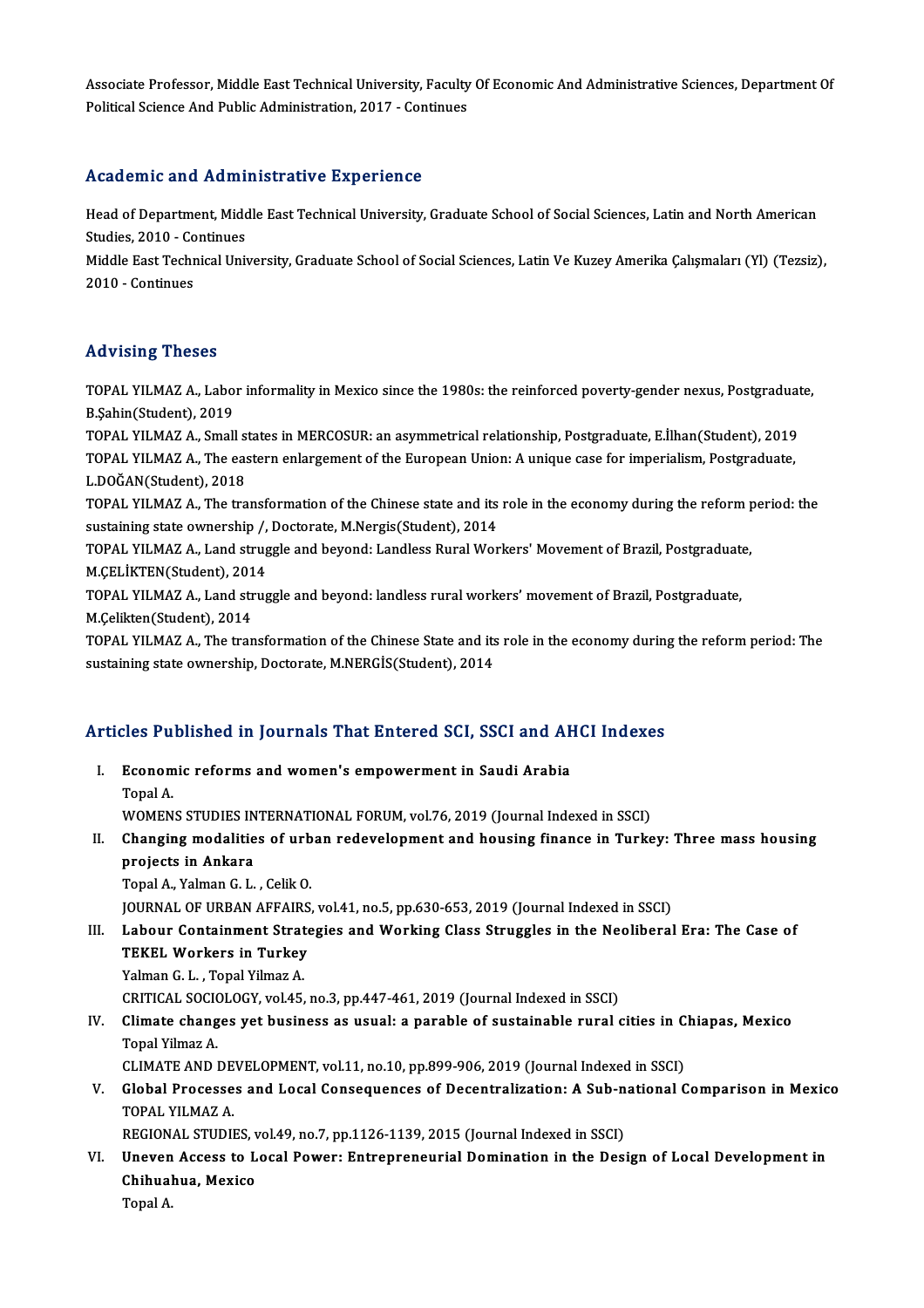INTERNATIONAL JOURNAL OF URBAN AND REGIONAL RESEARCH, vol.36, no.6, pp.1166-1182, 2012 (Journal INTERNATIONAL<br>Indexed in SSCI)

## Articles Published in Other Journals

rticles Published in Other Journals<br>I. Kriz, Devlet ve Neoliberalism: Latin Amerika'xxdan Gözlemler<br>TOPAL VILMAZ A X<sub>1</sub><br>Topal Yilmaz<br>Topal Yilmaz A.<br>Pirikim no <sup>257</sup> ni Kriz, Devlet ve Neoliberalism: Latin Amerika'xxdan Gözler<br>TOPAL YILMAZ A.<br>Birikim, no.357, pp.70-76, 2019 (National Non-Refereed Journal)<br>Finance and System of Provision of Housing, The Case of i TOPAL YILMAZ A.<br>Birikim, no.357, pp.70-76, 2019 (National Non-Refereed Journal)<br>II. Finance and System of Provision of Housing. The Case of Istanbul, Turkey<br>Yalman O. G. , Topal Yilmaz A., Celik Ö. Birikim, no.357, pp.70-76, 2019 (National<br>Finance and System of Provision<br>Yalman O. G. , Topal Yilmaz A., Çelik Ö. ideas,2016 (Non-Refreed Journal) I Valman O. G. , Topal Yilmaz A., Çelik Ö.<br>II. Case study paper relating financialisation of the built environment to changing urban politics social<br>The Case study paper relating financialisation of the built environment d ideas, 2016 (Non-Refreed Journal)<br>Case study paper relating financialisation of the built environment to changing urba<br>geographies material flows and environmental improvement degradation in Ankara<br>TORAL VU MAZ A. ColikÖ, Case study paper relating financialis<br>geographies material flows and envi<br>TOPAL YILMAZ A., Çelik Ö., YALMAN O. G.<br>Feonnanors 2015 (Non Befreed Journal) geographies material flows and environmental improvement degradation in Ankara<br>TOPAL YILMAZ A., Çelik Ö., YALMAN O. G. IV. Para Descolonizar Occidente Mas Alla del Pensamiento Abismal<br>Raquel S. E., TOPAL YILMAZ A. Econpapers, 2015 (Non-Refreed Journal) Para Descolonizar Occidente Mas Alla del Pensamiento Abismal<br>Raquel S. E. , TOPAL YILMAZ A.<br>Estudios Latinoamericanos, Nuevo Epoca, pp.141-149, 2015 (Refereed Journals of Other Institutions)<br>Maksika da Tarum Balitikalary v V. Meksika da Tarım Politikaları ve Kırsal Mücadele Dinamikleri<br>TOPAL YILMAZ A. Estudios Latinoam<br><mark>Meksika da Tarı</mark><br>TOPAL YILMAZ A.<br>Metu Develenmen Meksika da Tarım Politikaları ve Kırsal Mücadele Dinamikleri<br>TOPAL YILMAZ A.<br>Metu Development Studies, vol.41, pp.151-177, 2014 (Refereed Journals of Other Institutions)<br>Comparative Perspective on Einancial System in the E TOPAL YILMAZ A.<br>Metu Development Studies, vol.41, pp.151-177, 2014 (Refereed Journals of Other Institutions)<br>VI. Comparative Perspective on Financial System in the EU, Country Report on Turkey<br>TOPAL VILMAZ A. VALMAN O.C. P Metu Development Studies, vol.41, pp.151-177, 2014 (Refereed Journals of Other Institutions)<br>Comparative Perspective on Financial System in the EU, Country Report on Turkey<br>TOPAL YILMAZ A., YALMAN O. G. , BEDİRHANOĞLU TOKE VI. Comparative Perspective on Financial System in the EU, Country Report on Turkey<br>TOPAL YILMAZ A., YALMAN O. G., BEDİRHANOĞLU TOKER P., EREN VURAL İ., CÖMERT H., Den<br>güngen A. R., Marois T., Türel o., et al.<br>Econpapers, TOPAL YILMAZ A., YALMAN O. G. , BEDİRH<br>güngen A. R. , Marois T., Türel o., et al.<br>Econpapers, 2012 (Non-Refreed Journal)<br>Ulusel Kalkınmasılıktan Küresel Neoli güngen A. R. , Marois T., Türel o., et al.<br>Econpapers, 2012 (Non-Refreed Journal)<br>VII. Ulusal Kalkınmacılıktan Küresel Neoliberalizme Anti Emperyalizm Latin Amerika Deneyimi<br>TOPAL YU M47 A Econpapers, 2012<br>Ulusal Kalkınma<br>TOPAL YILMAZ A.<br>ISTANPUL UNIVEL Ulusal Kalkınmacılıktan Küresel Neoliberalizme Anti Emperyalizm Latin Amerika Deneyimi<br>TOPAL YILMAZ A.<br>ISTANBUL UNIVERSITY JOURNAL OF FACULTY OF POLITICAL SCIENCES-SIYASAL BILGILER FAKULTESI DERGISI,<br>nn 112 129, 2009 (Othe TOPAL YILMAZ A.<br>ISTANBUL UNIVERSITY JOURNAL OF FACULTY OF POI<br>pp.113-139, 2009 (Other Refereed National Journals)<br>Latin Amerike de Verellesme Bolitikelery ISTANBUL UNIVERSITY JOURNAL OF FACULTY OF POLITICAL SCIENCES-SIYASAL BILGILER FAKULTESI DERGISI,<br>pp.113-139, 2009 (Other Refereed National Journals)<br>VIII. Latin Amerika da Yerelleşme Politikaları<br>TOPAL YILMAZ A. pp.113-139, 2009<br>Latin Amerika d<br>TOPAL YILMAZ A.<br><sup>Pirilrim</sup>. pp.<sup>21, 26</sup>. Birikim, pp.31-36, 2006 (National Non-Refereed Journal) TOPAL YILMAZ A.<br>Birikim, pp.31-36, 2006 (National Non-Refereed Journal)<br>IX. Meksika da Yerelleşme Politikaları Neoliberalizm ve Demokratikleşme Süreçlerinin Kesişimi<br>TOPAL YU MAZ A Birikim, pp.31-36,<br>Meksika da Yere<br>TOPAL YILMAZ A.<br>Preksis pp.149.13 Meksika da Yerelleşme Politikaları Neoliberalizm ve De<br>TOPAL YILMAZ A.<br>Praksis, pp.149-171, 2006 (Other Refereed National Journals)<br>Küresellesme Süresindeki Türkiye vi Anlamaya Varayar TOPAL YILMAZ A.<br>Praksis, pp.149-171, 2006 (Other Refereed National Journals)<br>X. Küreselleşme Sürecindeki Türkiye yi Anlamaya Yarayan Bir Anahtar Yeni Sağ<br>TOPAL YILMAZ A. Praksis, pp.149-171, 2006 (Other Refereed National Journals) Praksis, pp.63-85, 2002 (Other Refereed National Journals)

### Books&Book Chapters

I. Boosting Competitiveness Through Decentralization A Subnational Comparison of Local **Boosting Competitivene**<br>Boosting Competitivene<br>Development in Mexico<br>TOBAL VILMAZ A Boosting Compe<br>Development in<br>TOPAL YILMAZ A.<br>Poutledge Londri Development in Mexico<br>TOPAL YILMAZ A.<br>Routledge, Londrina, 2016<br>Boosting Competitivenes

TOPAL YILMAZ A.<br>Routledge, Londrina, 2016<br>II. Boosting Competitiveness Through Decentralization Subnational Comparison of Local Development<br>in Marise Routledge,<br>Boosting (<br>in Mexico<br>TOPAL VIL Boosting Compe<br>in Mexico<br>TOPAL YILMAZ A.<br>Ashsata Surray 2 in Mexico<br>TOPAL YILMAZ A.<br>Ashgate, Surrey, 2012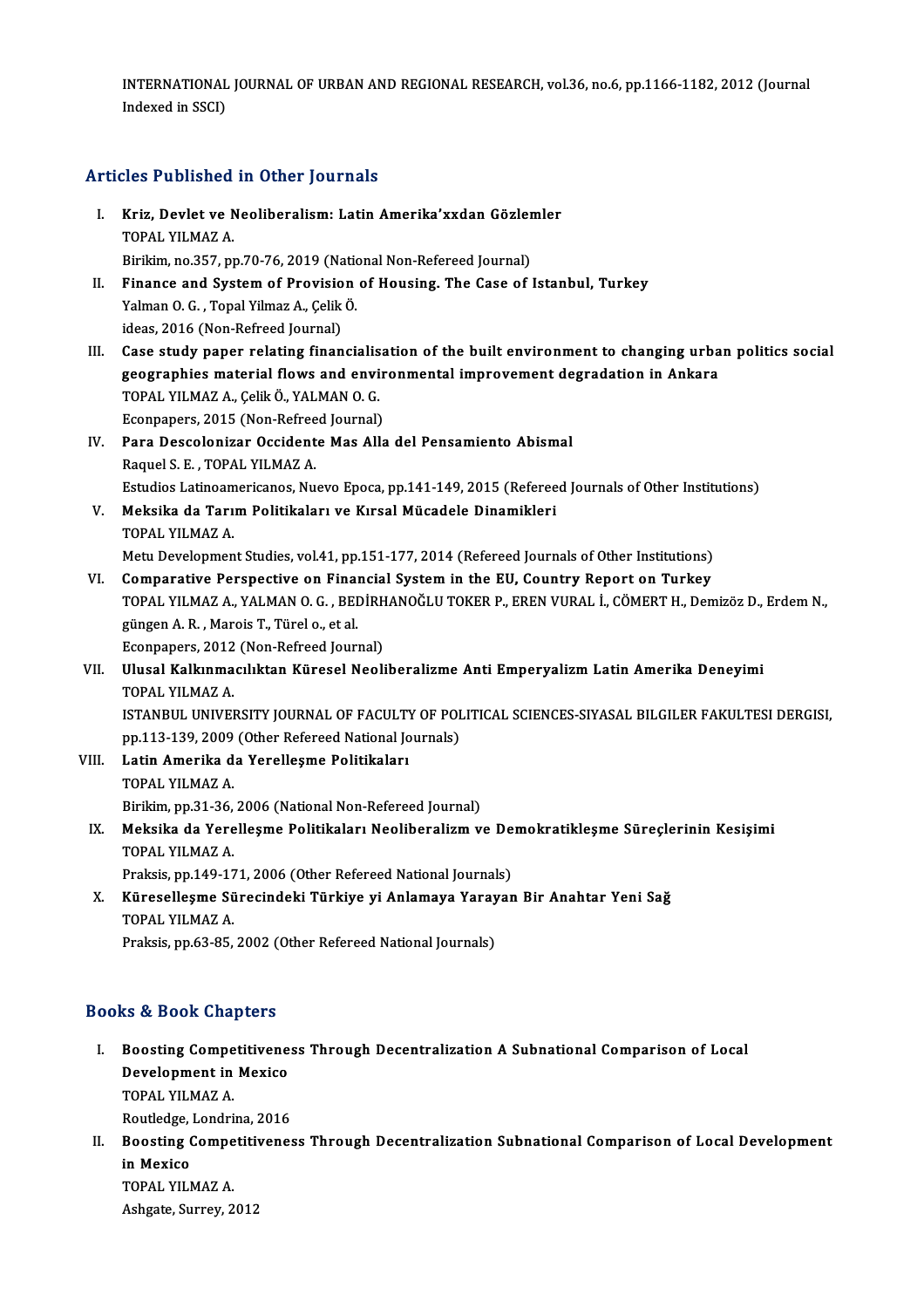# Refereed Congress / Symposium Publications in Proceedings<br>Refereed Congress / Symposium Publications in Proceedings

| Refereed Congress / Symposium Publications in Proceedings |                                                                                                                      |
|-----------------------------------------------------------|----------------------------------------------------------------------------------------------------------------------|
| L                                                         | Transformation of the State and Class Relations: Furthering Authoritarianism in Turkey<br>TOPAL YILMAZ A, YALMAN O G |
|                                                           | Historical Materialism, 7 - 10 November 2019                                                                         |
| П.                                                        | Neoliberal Developmentalism: Turkey and Brazil Since the 2000s                                                       |
|                                                           | TOPAL YILMAZ A                                                                                                       |
|                                                           | IIPPE ANNUAL CONFERENCE, 3 - 05 July 2019                                                                            |
| III.                                                      | Climate Change Yet Business as Usual: Parable of Sustainable Rural Cities in Chiapas, Mexico                         |
|                                                           | TOPAL YILMAZ A.                                                                                                      |
| IV.                                                       | CEDLA Lectures, Amsterdam, Netherlands, 22 February 2019                                                             |
|                                                           | Challenges Of CollectiveWill Formation Against Authoritarianism: The Parable of Gezi Resistance and<br>its Aftermath |
|                                                           | TOPAL YILMAZ A                                                                                                       |
|                                                           | Historical Materialism, 8 - 11 November 2018                                                                         |
| V.                                                        | Public-Private Partnerhip in Clustering Health Services in Turkey                                                    |
|                                                           | YAŞAR G., TOPAL YILMAZ A.                                                                                            |
|                                                           | IIPPE 9th Annual Conference, 12 - 14 September 2018                                                                  |
| VI.                                                       | Özelleştirme Mağduruyuz": 4-Cli Tekel İşçilerinin Mücadeleleri                                                       |
|                                                           | TOPAL YILMAZ A, YALMAN O. G.                                                                                         |
|                                                           | Ulusal Sosyal Bilimler Kongresi, Turkey, 29 November - 01 December 2017                                              |
| VII.                                                      | Transformation of the State and Class Relations                                                                      |
|                                                           | Topal Yılmaz A., Yalman O. G.                                                                                        |
|                                                           | Historical materialism, London, United Kingdom, 9 - 12 November 2017                                                 |
| VIII.                                                     | The State Crisis and Transformation of Medium and Small Sized Enterprise Finance in Turkey                           |
|                                                           | TOPAL YILMAZ A                                                                                                       |
|                                                           | 13th Annual Conference, 10 - 13 November 2016                                                                        |
| IX.                                                       | Modalities of State-Capital Relations in the Context of Financialisation: Insights from the Turkish                  |
|                                                           | Case                                                                                                                 |
|                                                           | YALMAN O. G., TOPAL YILMAZ A.                                                                                        |
|                                                           | Historical Materialism, 10 - 13 November 2016                                                                        |
| Х.                                                        | Micro financialization of life in Chiapas                                                                            |
|                                                           | TOPAL YILMAZ A.                                                                                                      |
|                                                           | 7th Annual Conference on Political Economy, 7 - 09 September 2016                                                    |
| XI.                                                       | Phases of Urban Development in Ankara From Cooperative to Exclusionary Regeneration                                  |
|                                                           | TOPAL YILMAZ A                                                                                                       |
|                                                           | 4th World Congress for Middle East Studies, 18 - 22 July 2014                                                        |
| XII.                                                      | Possibilities for New Forms of Resistance in the Neoliberal Era Unification of All Rights Movements                  |
|                                                           | During Tekel Workers Resistance in Turkey                                                                            |
|                                                           | TOPAL YILMAZ A<br>XVIII ISA World Congress of Sociology, 13 - 19 July 2014                                           |
| XIII.                                                     | Karşı Hegemonya Stratejileri Tekel Eyleminden Gezi Direnişine                                                        |
|                                                           | TOPAL YILMAZ A.                                                                                                      |
|                                                           | 13. Ulusal Sosyal Bilimler Kongresi, Turkey, 4 - 06 December 2013                                                    |
| XIV.                                                      | The Turkish Winter of Discontent and Its Aftermath The Case of Tekel Workers                                         |
|                                                           | TOPAL YILMAZ A., YALMAN O. G.                                                                                        |
|                                                           | 10th Annual Historical Materialism Conference, 7 - 10 November 2013                                                  |
| XV.                                                       | Neoliberal Labor Processs and Containment Strategies The Case of Tekel                                               |
|                                                           | TOPAL YILMAZ A                                                                                                       |
|                                                           | 14th Mediterranean Research Meeting, 20 - 23 March 2013                                                              |
| XVI.                                                      | Sustainability in Rural Development Projects in Mexico                                                               |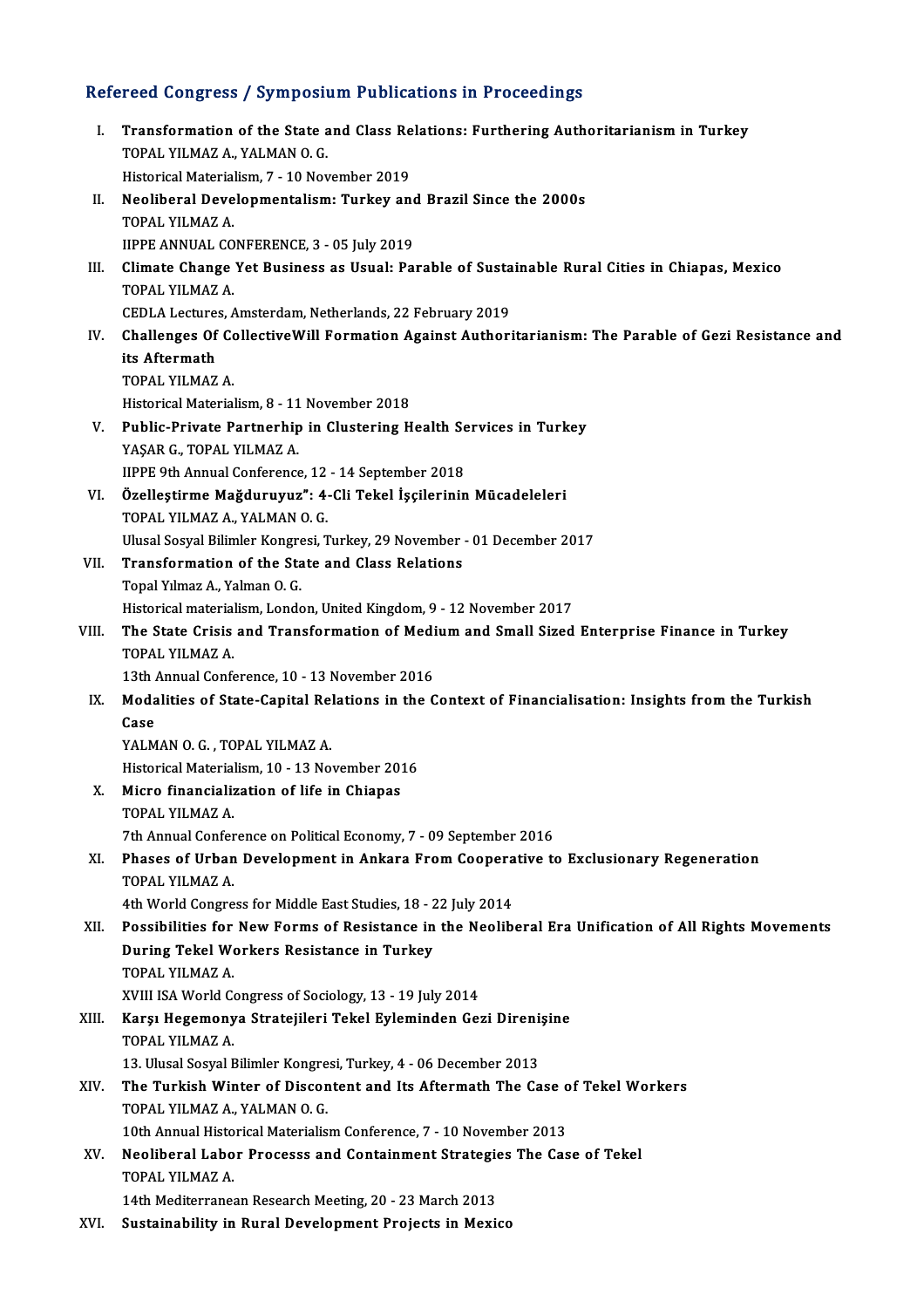TOPAL YILMAZ A.

TOPAL YILMAZ A.<br>International Congress on Sustainability and Rural Reconstruction, 8 - 10 December 2012<br>Maksika da Kuraal Kalkunma Balitikalaru ve Müsadele Dinamiklari

XVII. Meksika da Kırsal Kalkınma Politikaları ve Mücadele Dinamikleri<br>TOPAL YILMAZ A. International Cong<br>Meksika da Kırs<br>TOPAL YILMAZ A.<br>11 Ulusal Saaval E Meksika da Kırsal Kalkınma Politikaları ve Mücadele Dinamik<br>TOPAL YILMAZ A.<br>11. Ulusal Sosyal Bilimler Kongresi, Turkey, 14 - 15 November 2009<br>Desentralization in Chibuahua The Emergence of an Entrenr

### TOPAL YILMAZ A.<br>11. Ulusal Sosyal Bilimler Kongresi, Turkey, 14 - 15 November 2009<br>XVIII. Decentralization in Chihuahua The Emergence of an Entrepreneurial Form of Participation and<br>Public Private Partnership 11. Ulusal Sosyal Bilimler Kong<br>Decentralization in Chihual<br>Public Private Partnership<br>TOBAL VILMAZA Decentralization<br>Public Private P<br>TOPAL YILMAZ A.<br>Western Political S Public Private Partnership<br>TOPAL YILMAZ A.<br>Western Political Science Association, 20 - 22 March 2008<br>Meksika da Neolibaral Kalkınma ve Planlama Medali TOPAL YILMAZ A.<br>Western Political Science Association, 20 - 22 March 2008<br>XIX. Meksika da Neoliberal Kalkınma ve Planlama Modeli Kamu Özel Sektör Ortaklıkları<br>TOPAL YILMAZ A Western Political <mark>:</mark><br>**Meksika da Neo**l<br>TOPAL YILMAZ A.<br>TMOPP Sanavi Ko Meksika da Neoliberal Kalkınma ve Planlama Model<br>TOPAL YILMAZ A.<br>TMOBB Sanayi Kongresi, Turkey, 14 - 15 December 2007<br>Clabalisation and Labour Movement The Case of Tr TOPAL YILMAZ A.<br>TMOBB Sanayi Kongresi, Turkey, 14 - 15 December 2007<br>XX. Globalisation and Labour Movement The Case of Turkey from Structural Adjustment to Accession

TMOBB Sanayi Kongresi, Turkey, 14 - 15<br>Globalisation and Labour Movement<br>Partnership Agreement with the EU<br>YALMAN O.C. TOPAL VUMAZA Globalisation and Labour Mov<br>Partnership Agreement with t<br>YALMAN O. G. , TOPAL YILMAZ A.<br>Tourade e Now Political Economy YALMAN O. G. , TOPAL YILMAZ A.<br>Towards a New Political Economy of Development: Globalisation and Governance, Turkey, 4 - 06 July 2002

### Other Publications

ther Publications<br>I. Brezilya'da Sağ Siyasetin Yeni Mücadele Mecrası: Yüksek Yargı<br>Tanal Yılmaz A Topal<br>Brezilya'da Sa<br>Topal Yılmaz A.<br>Other nn 5,201 Brezil<mark>ya'da Sağ</mark><br>Topal Yılmaz A.<br>Other, pp.5, 2018 0ther, pp.5, 2018<br>Expert Reports

- Xpert Reports<br>I. Comparative Perspective on Financial System in the EU Country Report on Turkey<br>XALMAN O.G. TOPAL VILMAZ A. REDIRHANOČLIJ TOKER R. CÖMERT H. EREN VIRAL İ. ERC YAL NOPOTES<br>Comparative Perspective on Financial System in the EU Country Report on Turkey<br>YALMAN O. G. , TOPAL YILMAZ A., BEDİRHANOĞLU TOKER P., CÖMERT H., EREN VURAL İ., EROL I., ERDEM N.,<br>DEMİRÖZ D. GÜNCEN A. B., YELDAN Comparative Perspective on Financial Syst<br>YALMAN O.G., TOPAL YILMAZ A., BEDİRHANOĞ<br>DEMİRÖZ D., GÜNGEN A.R., YELDAN A.E., et al.<br>2016 YALM<br>DEMII<br>2016<br>Casa DEMİRÖZ D., GÜNGEN A. R., YELDAN A. E., et al.<br>2016<br>II. Case study paper relating financialisation of the built environment to changing urban politics, social<br>2003 recognabies, material flows and environmental improvement
- 2016<br>Case study paper relating financialisation of the built environment to changing urban<br>geographies, material flows and environmental improvement/degradation in Ankara<br>TORAL VUMAZ A, VALMAN O.G., CelikÖ Case study paper relating financialisa<br>geographies, material flows and envi<br>TOPAL YILMAZ A., YALMAN 0. G. , Çelik Ö.<br>2015 geogr<br>TOPAI<br>2015

## Supported Projects

TOPAL YILMAZ A., Project Supported by Higher Education Institutions, Neoliberal Sosyal Poliitika: Türkiye ve Brezilya Eupporteur Projects<br>TOPAL YILMAZ A., Project St<br>Örnekleri, 2018 - Continues<br>TOPAL YILMAZ A., Project St

TOPAL YILMAZ A., Project Supported by Higher Education Institutions, Mikro-finansallaşma, Devlet ve Kriz: Meksika<br>Örneği, 2017 - 2019 Örnekleri, 2018 - Cor<br>TOPAL YILMAZ A., Pr<br>Örneği, 2017 - 2019<br>TOPAL YILMAZ A. Al TOPAL YILMAZ A., Project Supported by Higher Education Institutions, Mikro-finansallaşma, Devlet ve Kriz: Meksika<br>Örneği, 2017 - 2019<br>TOPAL YILMAZ A., AVCI Ö., Project Supported by Higher Education Institutions, Türkiye'de

Örneği, 2017 - 2019<br>TOPAL YILMAZ A., AV<br>Kodları, 2015 - 2019<br>Cölrel A. Senmuz Ö TOPAL YILMAZ A., AVCI Ö., Project Supported by Higher Education Institutions, Türkiye'de Sınıfın Yaşanan Kültürel<br>Kodları, 2015 - 2019<br>Göksel A., Şenyuva Ö., Topal Yılmaz A., FP7 Project, Sahwa - Researching Arab Mediterra

Kodları, 2015 - 2019<br>Göksel A., Şenyuva Ö., Topal Yılmaz A., FP7 Project, Sahwa - Researching Arab Mediterranean Youth: Towards a new<br>social contract, 2014 - 2017 Göksel A., Şenyuva Ö., Topal Yılmaz A., FP7 Project, Sahwa - Researching Arab Mediterranean Youth: Towards a new<br>social contract, 2014 - 2017<br>TOPAL YILMAZ A., Project Supported by Higher Education Institutions, Mikro Kredi

Social contract, 2014 - 2017<br>TOPAL YILMAZ A., Project Suppe<br>Chiapas Deneyimi, 2016 - 2016<br>TOPAL YILMAZ A. Project Suppe TOPAL YILMAZ A., Project Supported by Higher Education Institutions, Mikro Kredi Uygulamaları ve Kırsal Yoksullu<br>Chiapas Deneyimi, 2016 - 2016<br>TOPAL YILMAZ A., Project Supported by Higher Education Institutions, Sürdürüleb

Chiapas Deneyimi, 2016 - 2016<br>TOPAL YILMAZ A., Project Supported by Higher Education Institutions, Sürdü<br>Kırsal Kalkınma Yaklaşımları ve Politikalarına Eleştirel Bir Bakış, 2014 - 2014